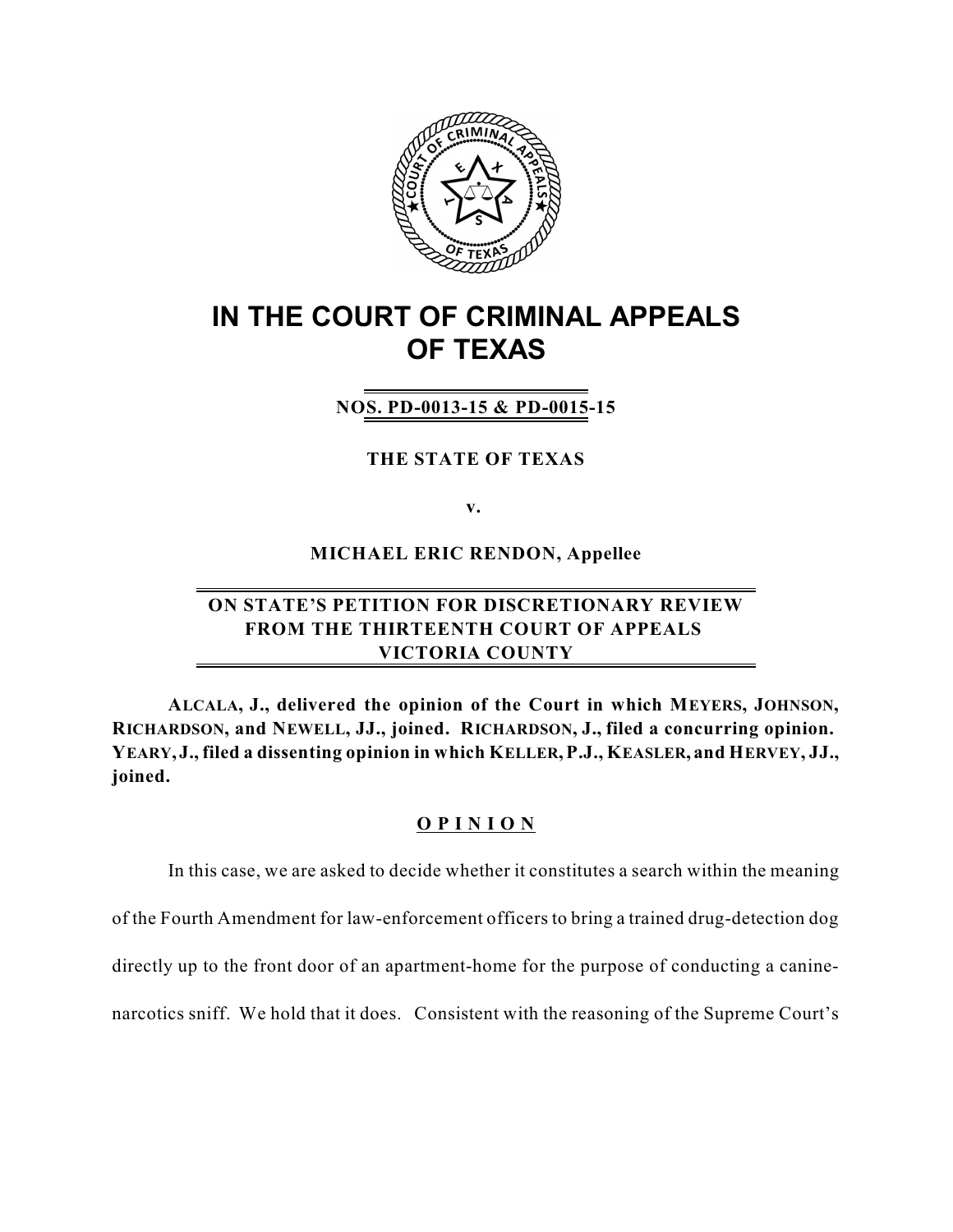opinion in *Florida v. Jardines*,<sup>1</sup> we conclude that the officers' use of a dog sniff at the front door of the apartment-home of Michael Eric Rendon, appellee, resulted in a physical intrusion into the curtilage that exceeded the scope of any express or implied license, thereby constituting a warrantless search in violation of the Fourth Amendment. We, therefore, affirm the judgment of the court of appeals, which had affirmed the trial court's rulings granting appellee's motions to suppress. *See State v. Rendon*, Nos. 13-13-00665-CR, 13-13- 00666-CR, 2014 WL 6881630 (Tex. App.—Corpus Christi Dec. 4, 2014).

#### **I. Background**

In 2012, law-enforcement officersin Victoria were investigating appellee on suspicion of drug activity. One day, several officers, including Victoria Police Detective Stover and his trained drug-detection dog, Baco, went to the apartment complex where appellee lived. The apartment complex had four units, with two units upstairs and two units downstairs. Appellee lived in one of the upstairs units, which were accessible by a single staircase leading up to a landing. The landing was for the two upstairs units, with the door to each apartment on opposite ends of the landing. The stairs and landing had a metal fence that traversed the border, with the posts of the fence being multiple inches apart. Because the metal-fence posts were several inches apart, it would be possible to see the stairway and the door for each of the upstairs units even from the ground below.

When he first arrived, Detective Stover took Baco, his drug-detection dog, to the

 $1$  133 S. Ct. 1409 (2013).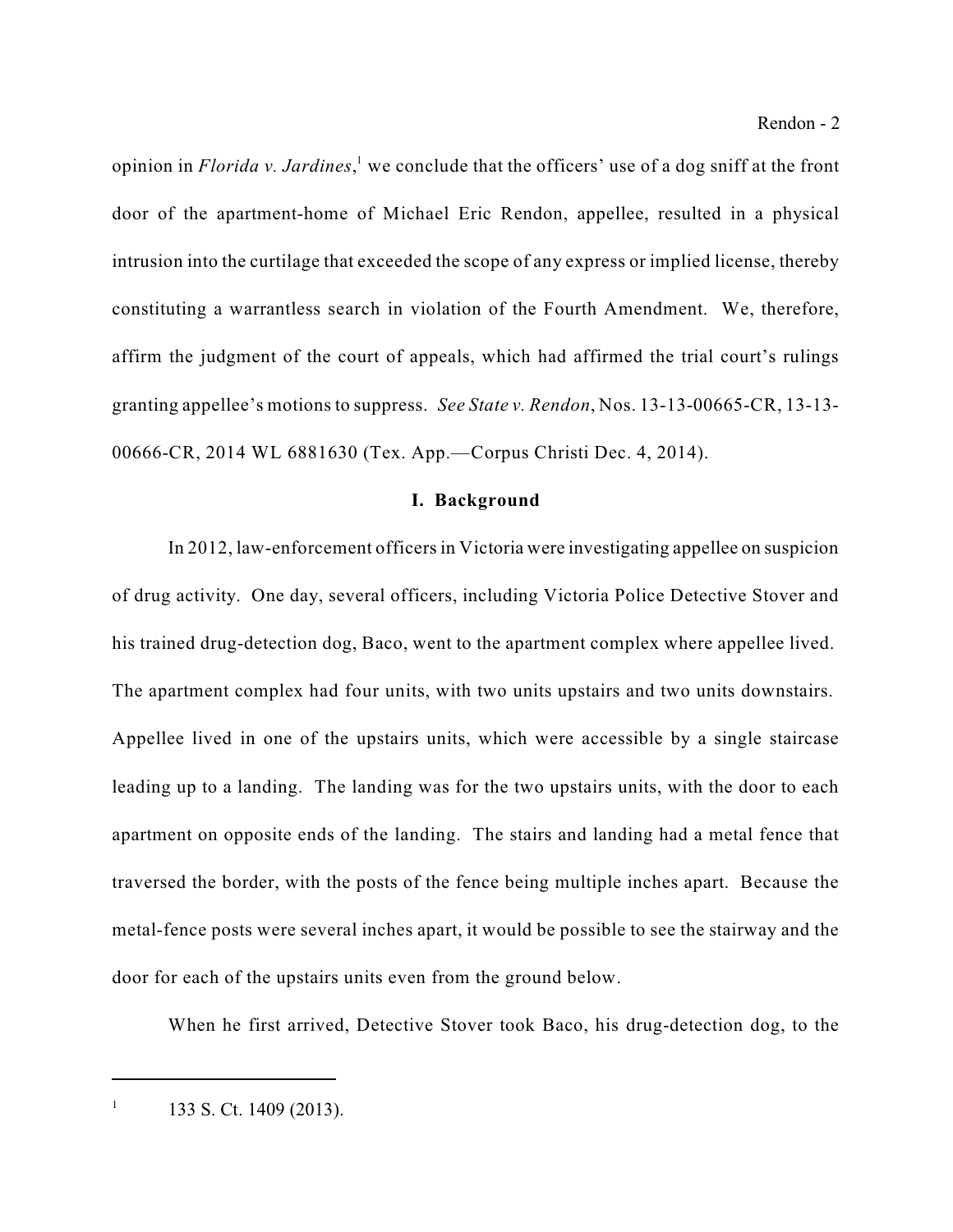apartment complex's parking lot, where appellee's car was parked. Baco, who walked around the exterior of appellee's car, exhibited a positive alert to the smell of illegal narcotics. Detective Stover then walked Baco up the stairs to appellee's front door. Baco again alerted to the odor of illegal narcotics. Later that day, relying on the information obtained through the dog sniff, Detective Stover applied for a search warrant for appellee's vehicle and apartment. In his search-warrant affidavit, Detective Stover noted that Baco had alerted to the presence of an odor of illegal narcotics both on appellee's vehicle and on the "bottom left portion" of appellee's front door. Specifically, the affidavit stated,

I deployed K-9 Baco on the front door of the residence. K-9 Baco displayed a change in behavior and breathing at the seem [sic] indicating the positive alert to the odor of illegal narcotics from within. K-9 Baco also indicated a final taught response to the odor of narcotics from within by sitting.

A judge signed the search warrant and officers executed it, seizing about two pounds of marijuana and \$4,904 in cash, for which appellee was indicted for possession of marijuana and money laundering in two cause numbers.<sup>2</sup> Appellee filed a motion to suppress in each case. At the hearing on his motions, appellee asserted that the warrant to search his apartment was invalid on the basis that the information used to establish probable cause—Baco's positive alert to the presence of narcotics at his front door—had been obtained through an unlawful search in violation of the Fourth Amendment.

At the suppression hearing, Detective Stover testified consistently with his searchwarrant's affidavit's description of the search as having occurred at the bottom left portion

<sup>&</sup>lt;sup>2</sup> TEX. HEALTH & SAFETY CODE § 481.121; TEX. PENAL CODE § 34.02(e)(1).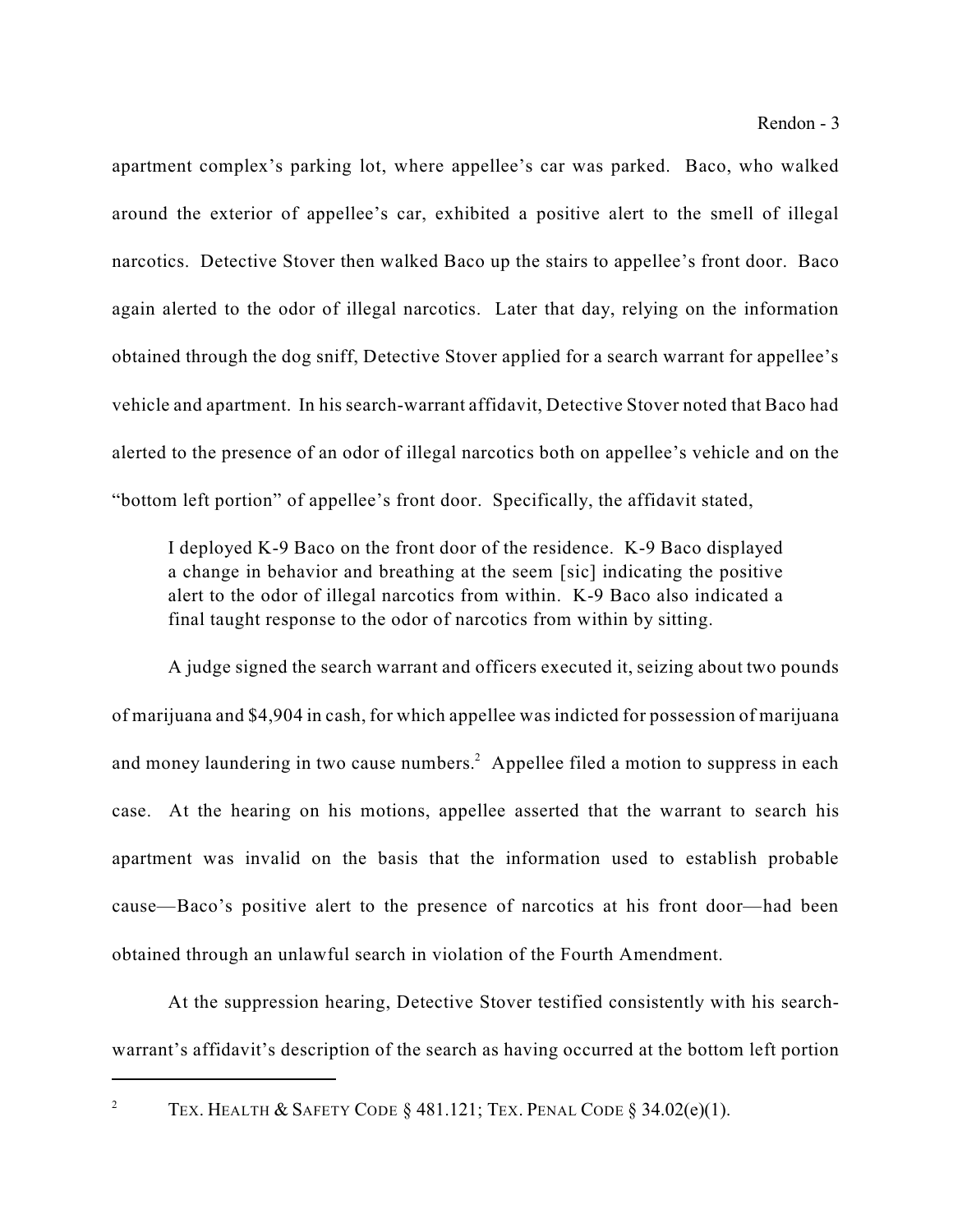of the front door by stating that he "deployed Canine Baco on the exterior of the apartment," and Baco "indicated a positive alert on the exterior of the door[.]" The trial court granted appellee's motions to suppress the evidence obtained from the search of his apartment. In its findings of fact and conclusions of law, the trial court found that appellee's apartment "was located on the  $2<sup>nd</sup>$  floor of the apartment building and was the only apartment to the left of the stairs (another apartment was to the right of the stairs)." The court reasoned that, although the stairs leading to the second floor were a "public or common area," the landing to the left of the top of the stairs "led only and directly to defendant's door, [and] was therefore part of the 'curtilage' of defendant's apartment[.]" The trial court determined that Baco's alert on the front door of appellee's apartment constituted an intrusion into the "curtilage" and that such intrusion constituted an unlawful search in violation of the Fourth Amendment. After excluding the unlawfully obtained information, the trial court ruled that the remaining information in the search-warrant affidavit was inadequate to establish probable cause to support the issuance of the search warrant.

The State appealed. On appeal, the court of appeals upheld the trial court's rulings suppressing the evidence. *See Rendon*, 2014 WL 6881630, at \*4. The court of appeals agreed with appellee's contention that Baco's "sniff search occurred in the curtilage of [appellee's] apartment, and was, thus, unreasonable under [*Florida v.*] *Jardines* and the Fourth Amendment." *Id*. at \*3 (citing 133 S. Ct. 1409 (2013)). Thus, "bringing a trained police dog to sniff the bottom left portion of [appellee's] apartment door in hopes of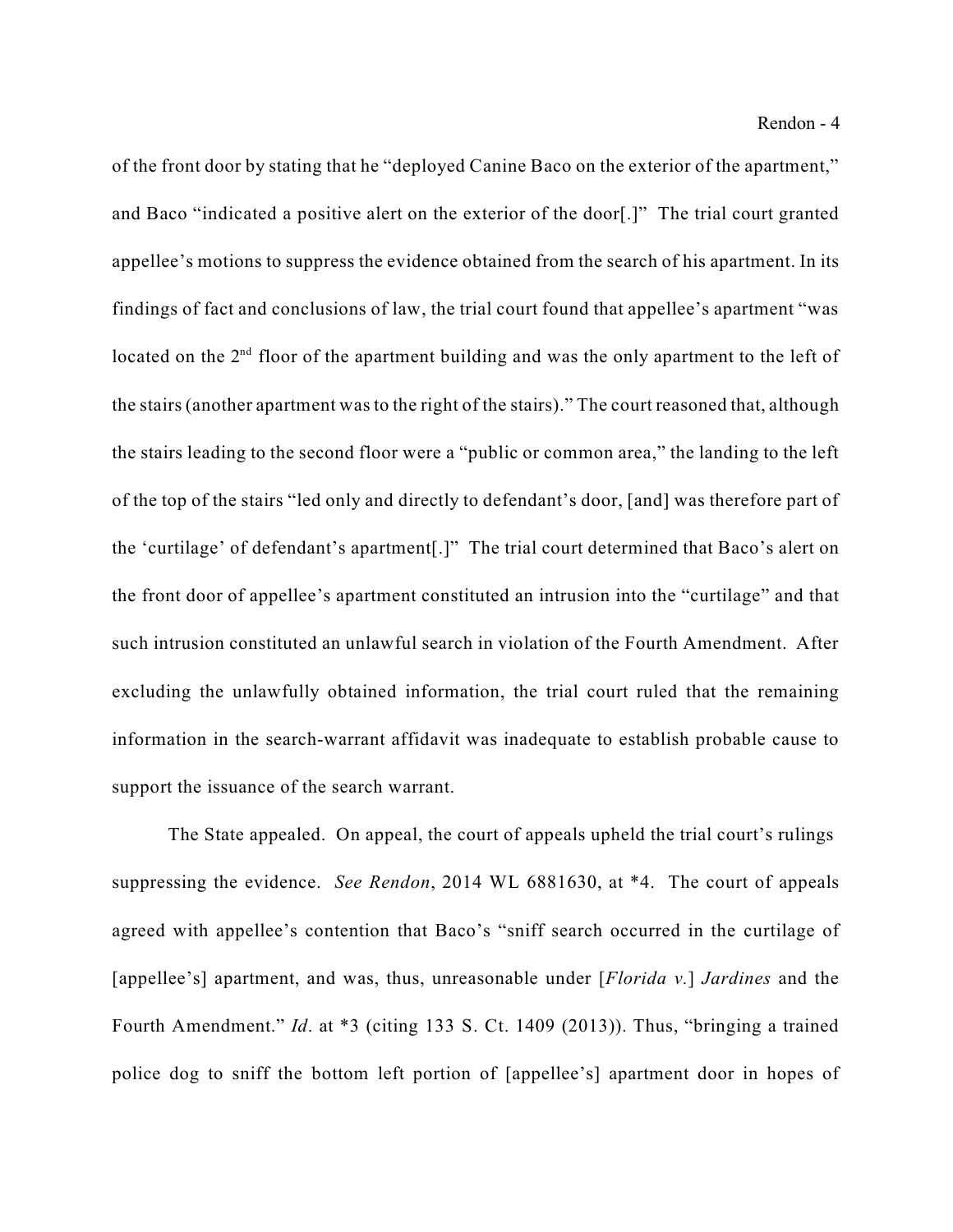discovering incriminating evidence exceeded the scope of any express or implied license allowed under the Fourth Amendment." *Id.* at \*4 (citing *Jardines*, 133 S. Ct. at 1416). After setting aside the information derived from the unlawful dog sniff, the court upheld the trial court's determination that the remaining information in the search-warrant affidavit was inadequate to establish probable cause, and it held that the search warrant was invalid. *Id.* at \*5.

We granted the State's petition for discretionary review to determine whether the court of appeals correctly concluded that the area outside appellee's front door constituted the curtilage of his apartment.<sup>3</sup>

### **II. The Physical-Intrusion Theory in** *Jardines* **Applies to this Case**

Although our holding is more limited than the court of appeals's conclusion, we agree with the court of appeals that the reasoning of *Jardines* applies to this case. *See Jardines*, 133 S. Ct. at 1414-17. As we explain more fully below, we hold that the officers' conduct in bringing a trained drug-detection dog up to the threshold or area immediately outside of appellee's front door for the purpose of conducting a canine-narcotics sniff was an "unlicensed physical intrusion" onto the curtilage of his home that constituted a search in

<sup>&</sup>lt;sup>3</sup> The State's ground for review states,

The Court of Appeals['s] finding that the area outside of Appellee's apartment constituted the curtilage of that apartment incorrectly decided an important question of State and Federal law that has not been but should be settled by the Court of Criminal Appeals.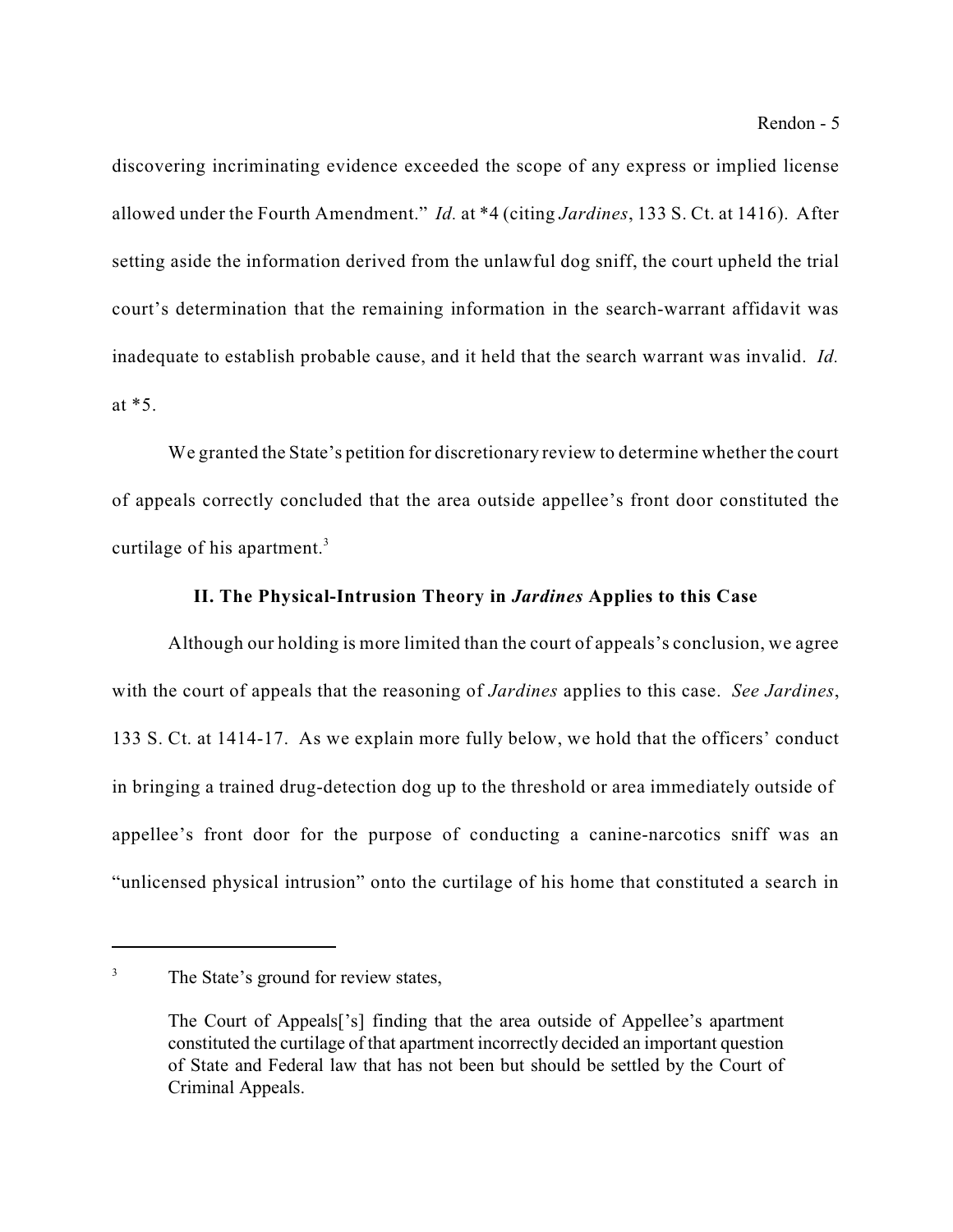violation of the Fourth Amendment. *See id.* at 1415. Because the facts here show that the dog sniff occurred at the threshold of appellee's apartment-home and thus was clearly included within the physical-intrusion theory of *Jardines*, we need not reach the broader holding of the court of appeals that the portion of the landing to the left of the top of the stairs leading to appellee's door was the curtilage of his apartment and also subject to *Jardines*'s physical-intrusion theory. *See id.*; *Rendon*, 2014 WL 6881630, at \*4 (concluding that "the area immediately in front of Rendon's apartment is no different from the front porch of a free-standing home," and, therefore, bringing a trained drug-detection dog to that location exceeded the scope of any express or implied license and thus constituted a search for Fourth Amendment purposes).

The Fourth Amendment provides in relevant part that "[t]he right of the people to be secure in their persons, houses, papers, and effects, against unreasonable searches and seizures, shall not be violated." U.S. CONST. amend. IV. In *Jardines*, the Supreme Court explained that this text "establishes a simple baseline." *Jardines*, 133 S. Ct. at 1414. Namely, the Court indicated that, when "'the Government obtainsinformation by physically intruding' on persons, houses, papers, or effects, 'a search within the original meaning of the Fourth Amendment' has 'undoubtedly occurred.'" *Id.* (quoting *United States v. Jones*, 565 U.S.\_\_, 132 S. Ct. 945, 950-51, n. 3 (2012)). In particular, with respect to the special constitutional protections that attach to the home, the Court observed that,

when it comes to the Fourth Amendment, the home is first among equals. At the Amendment's "very core" stands "the right of a man to retreat into his own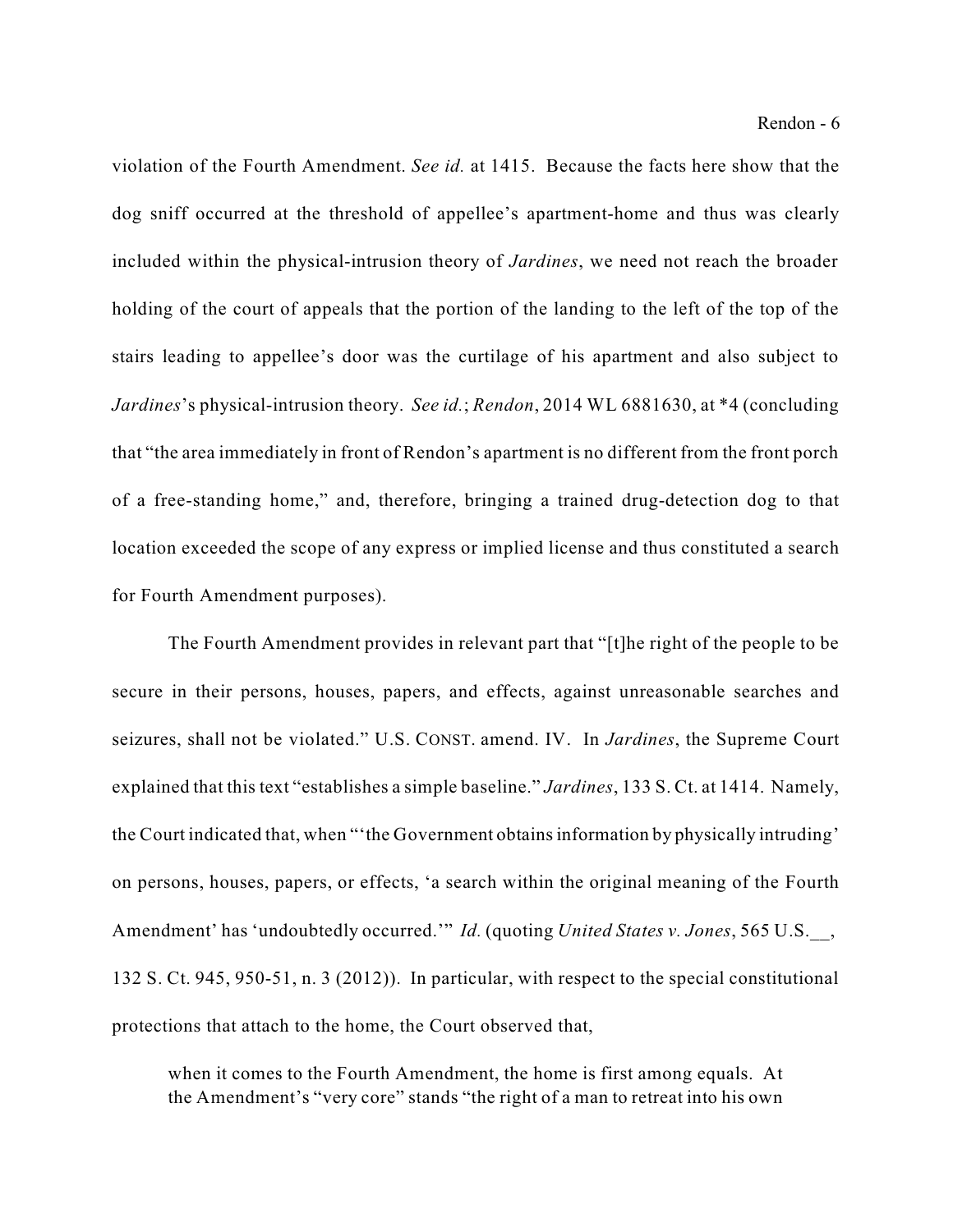home and there be free from unreasonable governmental intrusion." This right would be of little practical value if the State's agents could stand in a home's porch or side garden and trawl for evidence with impunity; the right to retreat would be significantly diminished if the police could enter a man's property to observe his repose from just outside the front window.

*Id.* (quoting *Silverman v. United States*, 365 U.S. 505, 511 (1961)).

Applying these principlesin *Jardines*, the Supreme Court considered whether it would constitute a search within the meaning of the Fourth Amendment for law-enforcement officers to use a drug-sniffing dog on the porch of a single-family residence to investigate the contents of the home. *Id*. at 1413. Comparing the physical intrusion into the curtilage of the home to the placement of a GPS receiver that had been physically mounted to a defendant's automobile, the *Jardines* Court applied the "traditional property-based understanding of the Fourth Amendment" to hold that the intrusion onto Jardines's porch was unauthorized. *See id*. at 1417 (citing *Jones*, 132 S. Ct. at 950). The *Jardines* Court discussed a physical intrusion that had occurred as a result of the entry by the officers and their drugdetection dog into the curtilage, which it defined as the area "'immediately surrounding and associated with the home'" that is considered to be a "'part of the home itself for Fourth Amendment purposes.'" *Id*. at 1414 (quoting *Oliver v. United States*, 466 U.S. 170, 180

(1984)). The *Jardines* Court stated,

The officers were gathering information in an area belonging to Jardines and immediately surrounding his house—in the curtilage of the house, which [the Supreme Court] ha[d] held enjoys protection as part of the home itself. And they gathered that information by physically entering and occupying the area to engage in conduct not explicitly or implicitly permitted by the homeowner.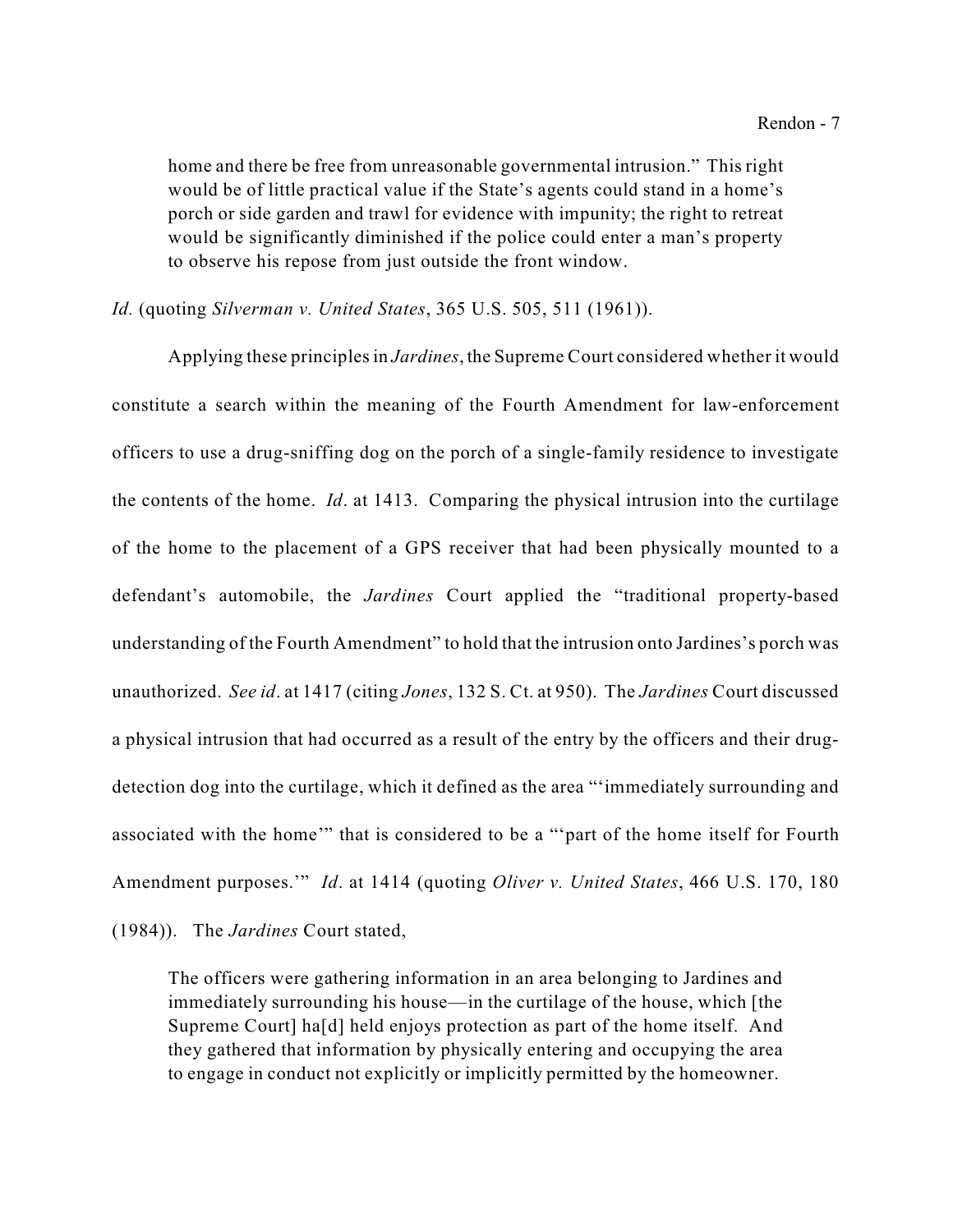*Id.* The Court further described the curtilage as the area around the home that is "'intimately linked to the home, both physically and psychologically,'" and is where "'privacy expectations are most heightened.'" *Id*. at 1415 (quoting *California v. Ciraolo*, 476 U.S. 207, 213 (1986)). The Court discussed the fact that, although the boundaries of the curtilage are generally "'clearly marked,' the 'conception defining the curtilage' is at any rate familiar enough that it is 'easily understood from our daily experience.'" *Id*. (quoting *Oliver*, 466 U.S. at 182 n. 12). In *Jardines*, where the search occurred on the front porch of a private house, the Court easily resolved the matter of whether that area was included within the curtilage, stating that "there is no doubt that the officers entered [the curtilage]: The front porch is the classic exemplar of an area adjacent to the home and 'to which the activity of home life extends.'" *Id*.

Having determined that the officers' investigation took place in a constitutionally protected area, the Court turned to the question of whether it was accomplished through an unlicensed physical intrusion. *Id*. Noting that physical entry onto the curtilage of a home is permitted by most residents under an implied-license theory, the Court explained that the kind of physical intrusion in *Jardines*—placing a dog with specialized skills on the person's porch for the purpose of detecting illicit drug activity—exceeded the scope of any express or implied license generally limited to knocking on a person's front door. *Id*. at 1416 (explaining that "[t]he scope of a license—express or implied—is limited not only to a particular area but also to a specific purpose. . . . Here, the background social norms that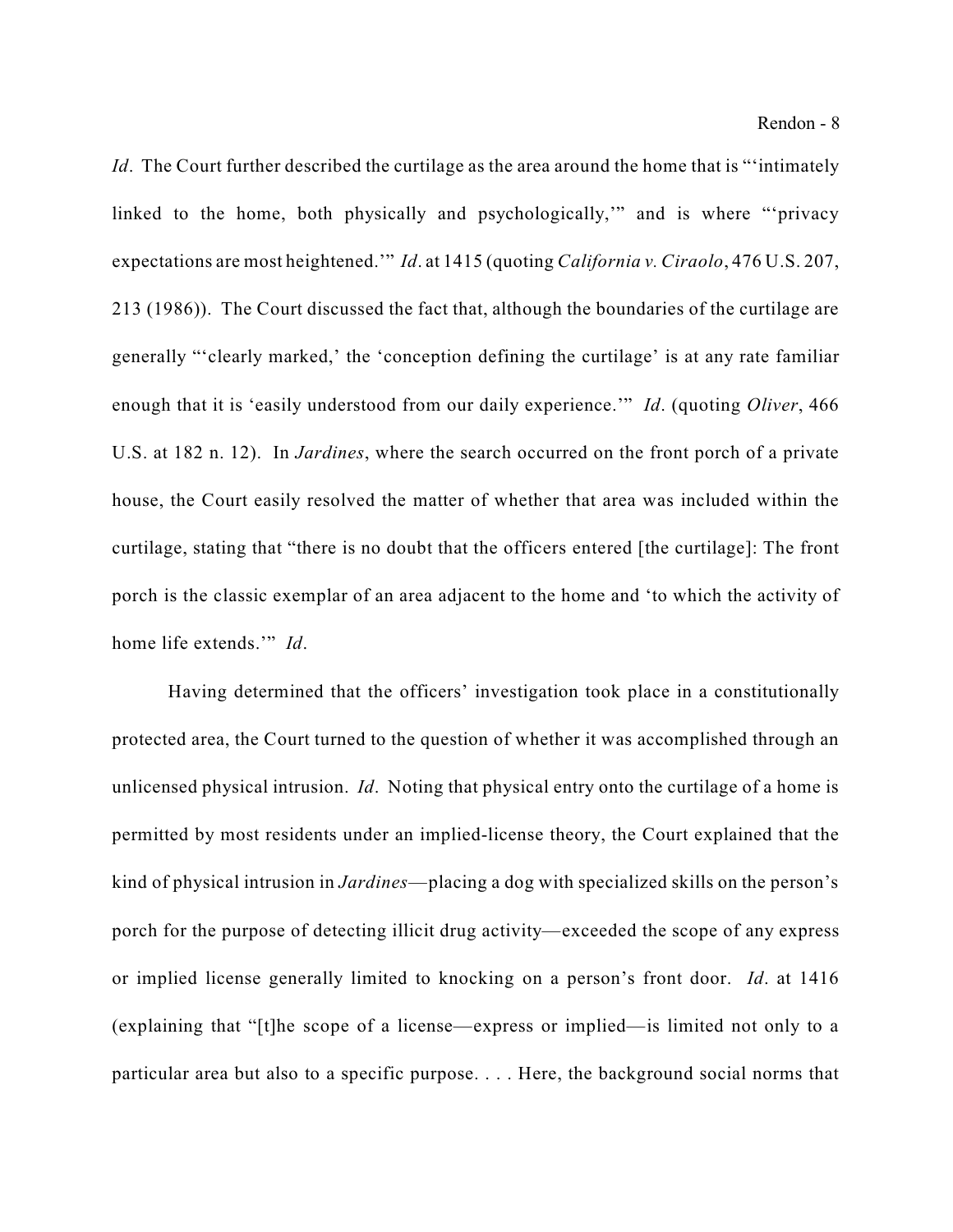invite a visitor to the front door do not invite him there to conduct a search."). The Court concluded that the fact that "the officers learned what they learned only by physically intruding on Jardines' property to gather evidence is enough to establish that a search occurred." *Id*. at 1417. Thus, the holding of *Jardines* was that, by physically intruding onto the front porch of a single-family dwelling with a specialized drug-detection dog for the express purpose of conducting a narcotics investigation, the officers exceeded the scope of their implied invitation that was limited to knocking on the front door. *Id*. at 1416-17.

The *Jardines* Court noted that "[o]ne virtue of the Fourth Amendment's propertyrights baseline is that it keeps easy cases easy." *Id*. at 1417. Similarly, under these facts that show that the dog sniff occurred at the threshold of appellee's apartment-home, we conclude that application of the property-rights baseline renders the present case a straightforward one. Here, the officers took a drug-detection dog directly up to the threshold of appellee's front door, at which point the dog alerted to the presence of illegal narcotics on the bottom left portion of the door. This threshold at the door of an apartment-home located at an upstairs landing that served only two apartments is objectively "'intimately linked to the home, both physically and psychologically,'" and thus was part of the curtilage. *See id*. at 1415 (quoting *Ciraolo*, 476 U.S. at 213).<sup>4</sup> The officers' presence at that location was for the express

*See also United States v. Dunn*, 480 U.S. 294, 301, 303 (1987) (explaining that the "centrally <sup>4</sup> relevant consideration" in determining whether area constitutes curtilage is whether that area is "so intimately tied to the home itself that it should be placed under the home's 'umbrella' of Fourth Amendment protection"; primary focus is on whether the area is "so associated with the activities and privacies of domestic life" that it is deemed "part of" the home); *Oliver v. United States*, 466 U.S. 170, 182 n.12 (1984) (describing the "conception defining the curtilage . . . as the area around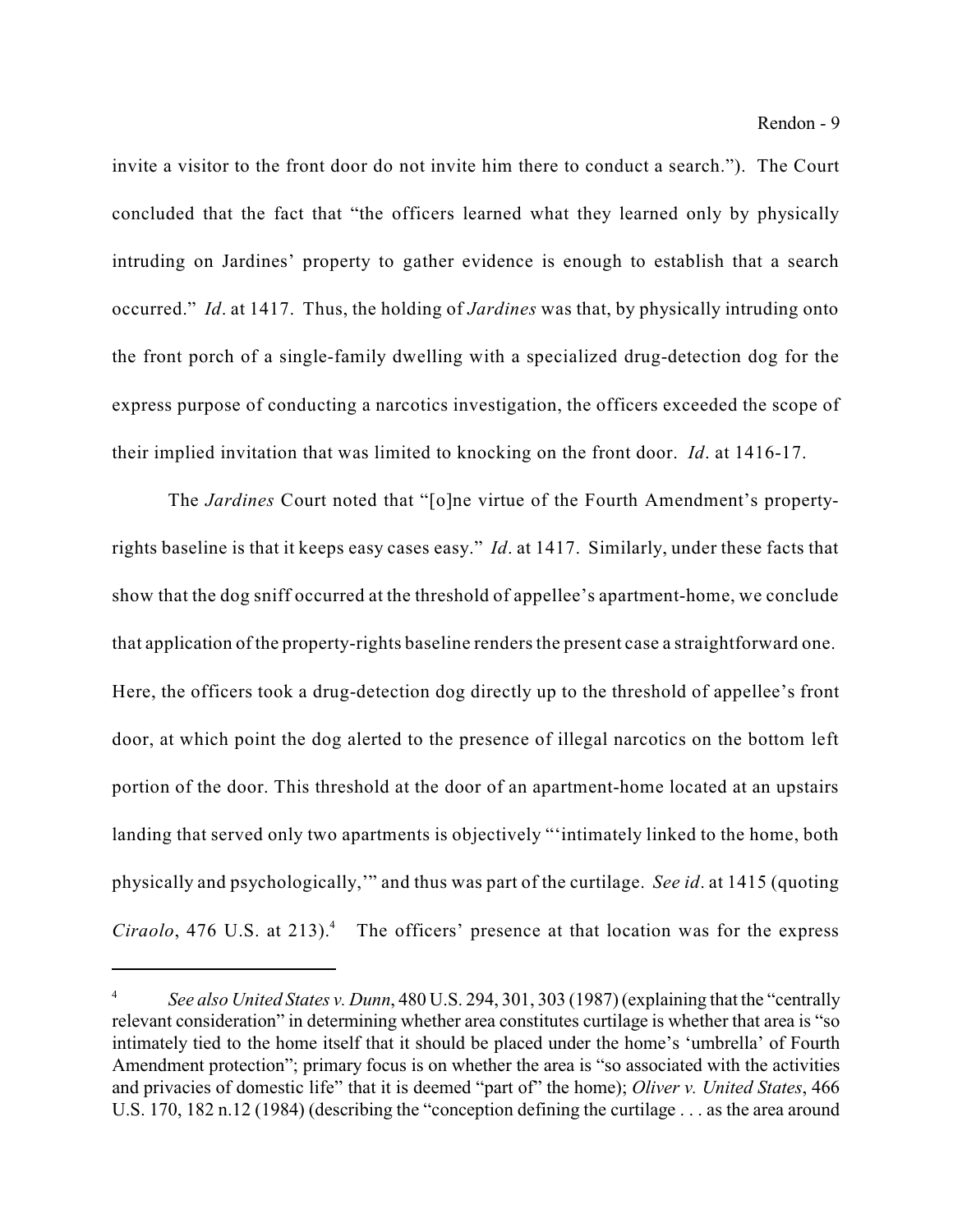purpose of conducting a search for illegal narcotics, which exceeded the scope of any express or implied license that is generally limited to knocking on someone's door. *Id.* at 1416-17. Under a strict application of the "traditional property-based understanding of the Fourth Amendment," we conclude that the dog sniff at the threshold of appellee's apartment's door was an unlawful search within the meaning of the Fourth Amendment. *Id.* at 1417 (citing *Jones*, 132 S. Ct. at 951-52);*see also United States v. Burston*, \_\_F.3d\_\_, 2015 WL 7454379, at \*3-4 (8th Cir. Nov. 23, 2015) (in analogous situation, applying *Jardines* and concluding that use of drug-sniffing dog six to ten inches from apartment window constituted intrusion upon curtilage; that area was "immediately surrounding [the defendant's] residence," and thus, in the absence of any license to invade defendant's curtilage for that purpose, the "dog sniff was an illegal search" in violation of defendant's Fourth Amendment rights). We, therefore, narrowly hold that the curtilage extended to appellee'sfront-door threshold located in a semi-private upstairs landing and that the officers' conduct in bringing a trained narcotics-detection dog into that constitutionally protected area constituted an unlicensed physical intrusion in violation of the Fourth Amendment. *See Jardines*, 133 S. Ct. at 1417- 18. We accordingly uphold the judgment of the court of appeals affirming the trial court's suppression order. *See Rendon*, 2014 WL 6881630, at \*4.

As was the case in *Jardines*, given our conclusion that the officers physically intruded into the curtilage of appellee's home for the purpose of gathering evidence, we need not

the home to which the activity of home life extends").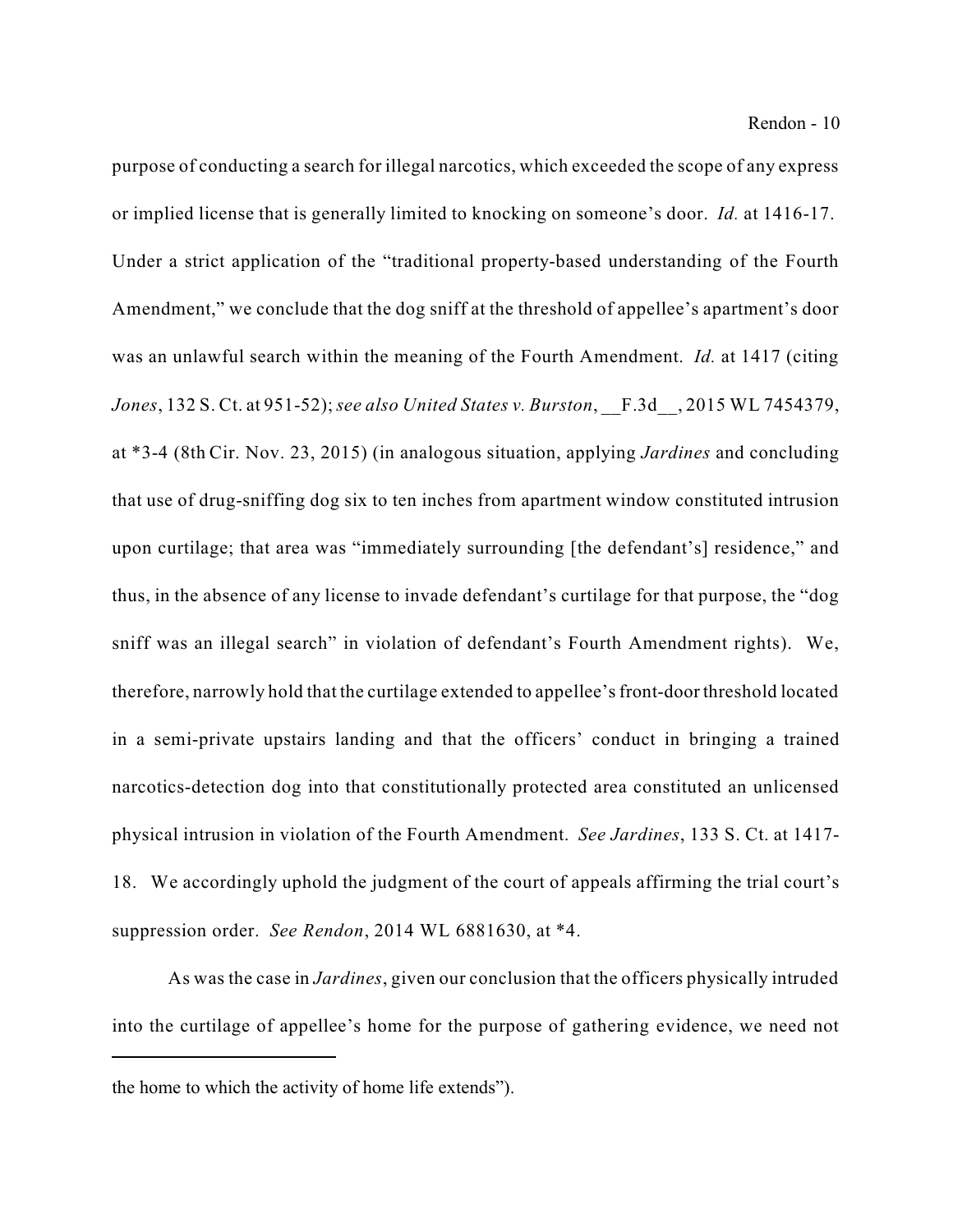decide whether the officers' conduct in this case also violated his expectation of privacy, which might be an alternative basis for upholding the judgment of the court of appeals. *See Jardines*, 133 S. Ct. at 1414, 1417 (citing *Katz v. United States*, 389 U.S. 347 (1967), and explaining that, given the officers' physical intrusion on a constitutionally protected area, the Court "need not decide whether the officers' investigation of Jardines' home violated his expectation of privacy under *Katz*"; "though *Katz* may add to the baseline, it does not subtract anything from the Amendment's protections when the Government *does* engage in [a] physical intrusion of a constitutionally protected area") (citations and quotation marks omitted). Furthermore, we do not reach the question whether the immediate area beyond the threshold of the door of an apartment-home, such as a private or semi-private landing or porch to an apartment may be considered part of the curtilage of the home, although we note that courts have determined that the "common areas" of an apartment complex are outside the curtilage. *See*, *e.g.*, *Evans v. State*, 995 S.W.2d 284, 286 (Tex. App.—Houston [14th Dist.] 1999) (distinguishing between defendant's apartment and the "common areas of the apartment complex," and observing that "[c]learly, the common areas [the defendant] complains of were not the curtilage of her apartment"); *United States v. Diehl*, 276 F.3d 32, 39 (1st Cir. 2002) (observing that, "[i]n a modern urban multifamily apartment house, the area within the 'curtilage' is necessarily much more limited than in the case of a rural dwelling subject to one owner's control") (citing *United States v. Arboleda*, 633 F.2d 985, 992 (2d Cir. 1980)). We leave these more difficult questions for another day.